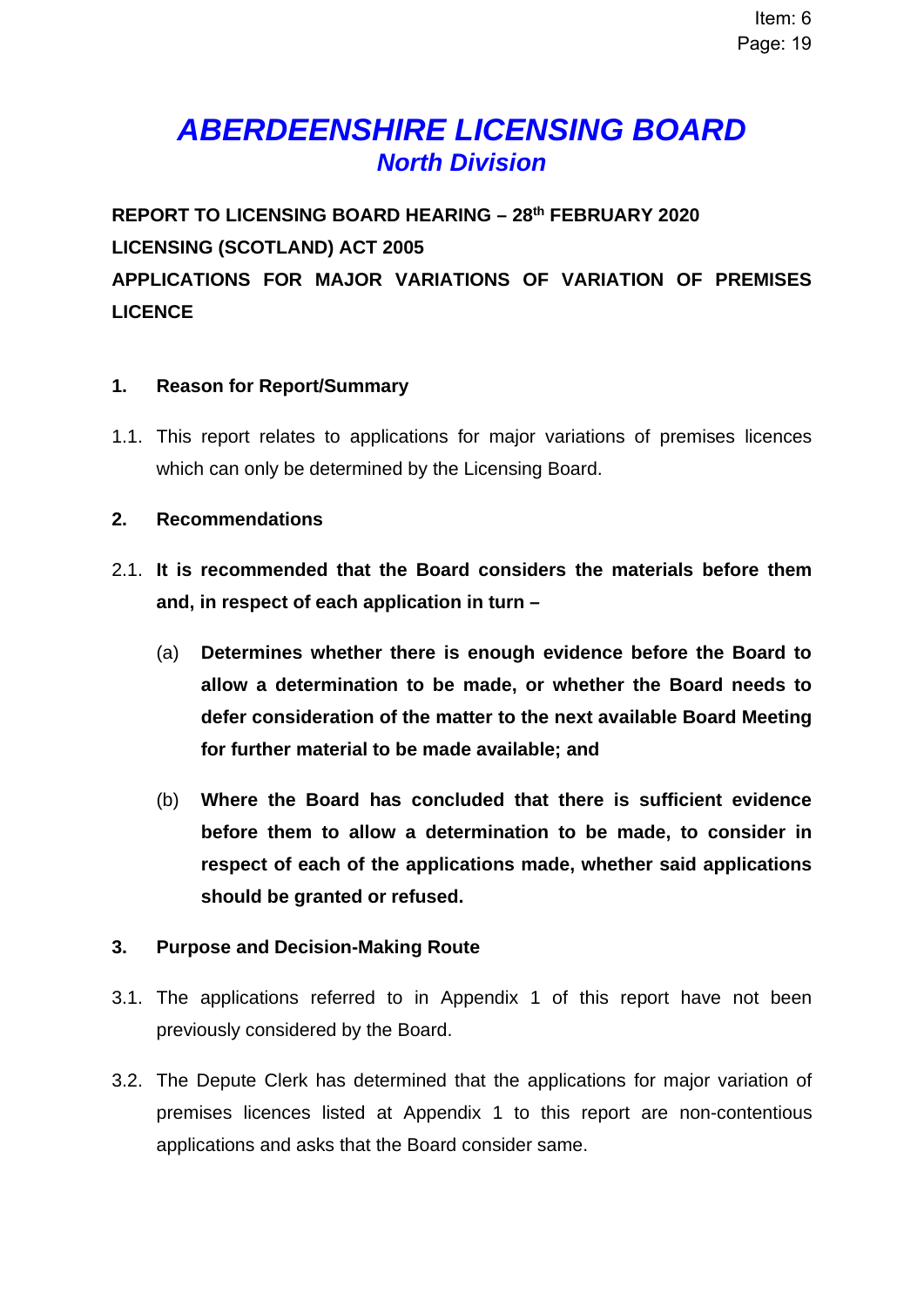3.3. Copies of the applications will be available to Board Members in the Council Chamber for perusal by Board Members prior to the Board Meeting from **9.00a.m.** 

## **4. Consultations**

- 4.1. The Depute Clerk examined the applications in detail and the Applicants then addressed any issues requiring to be addressed. Thereafter, the Depute Clerk forwarded the applications to the following persons or bodies as part of the consultation process:
	- (a) Police Scotland;
	- (b) Scottish Fire and Rescue Service;
	- (c) The Environmental Health, Planning and Building Standards Services of Aberdeenshire Council;
	- (d) The Licensing Standards Officer;
	- (e) The appropriate Community Council;
	- (f) Public Health, and
	- (g) Neighbouring Occupiers.
- 4.2. At the same time as the applications were consulted on, the applicants required to display a site notice at the premises, in a location where it could be easily read by members of the public, advertising the fact that an application had been made. The Licensing Standards Officers checked to ensure the site notices had been appropriately displayed, and had been displayed for the correct time period, as part of their consultation exercise for the premises.
- 4.3. The applications were also advertised on the Council's website.

## **Objections and Representations**

- 4.4. No objections were received in respect of these applications.
- 4.5. In some cases, the Licensing Standards officers, Police Scotland and Building Standards Officers made representations. These were copied to the applicants who have made the appropriate amendments to their applications in order to satisfy the representations made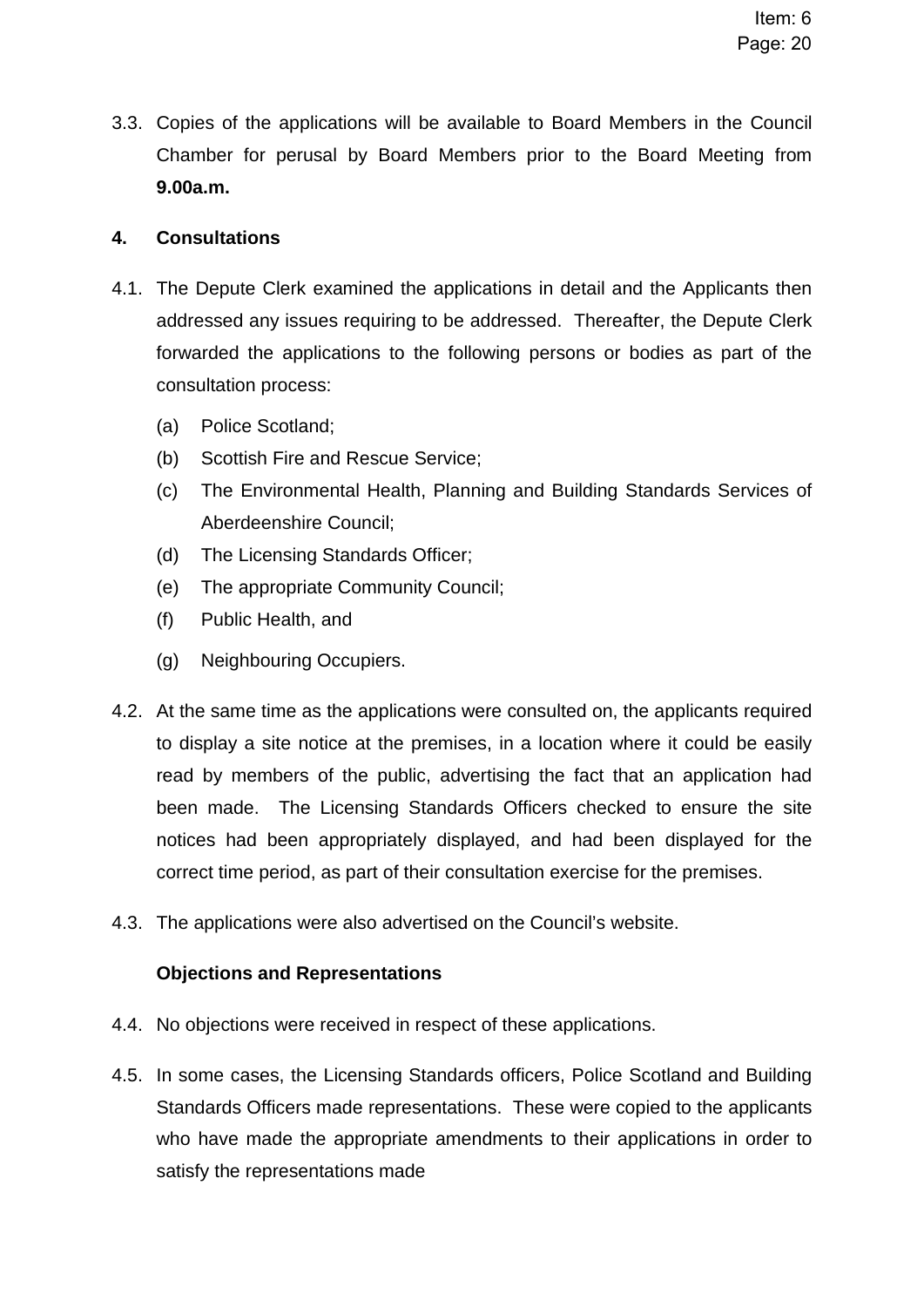4.6. Any applicant who has taken issue with representations made will have their application considered at a full hearing of the Board, which will be the subject of a separate report.

## **Implications**

- 4.7. If the Board determines that the application should be granted, the variation will take effect from the date of grant. An amended premises licence will be prepared and issued to the licence holder.
- 4.8. Where the Board refuses an application, the licence holder retains the premises licence as originally granted by the Board, or as previously varied by the Board, and can continue to trade that licence.

## **Procedure**

- 4.9. Each application should be considered on its own merits.
- 4.10. Members' options in disposing of the applications are:-
	- (a) To grant the application;
	- (b) Refuse the application;
	- (c) Grant subject to varied hours and/or additional conditions; or
	- (d) Determine that further evidence is required in which case the application should be referred to the next available Board Meeting in order that the applicant may present their case in full or further information can be obtained in the interim.
- 4.11. When coming to a decision the Board must consider the evidence provided and the contents of this report. Supplementary advice and information can be made available by Officers, if required.

## **5. Priorities, Implications and Risk**

5.1. The applications listed at Appendix 1 have been deemed to meet the requirements of the Boards' current Statement of Licensing Policy.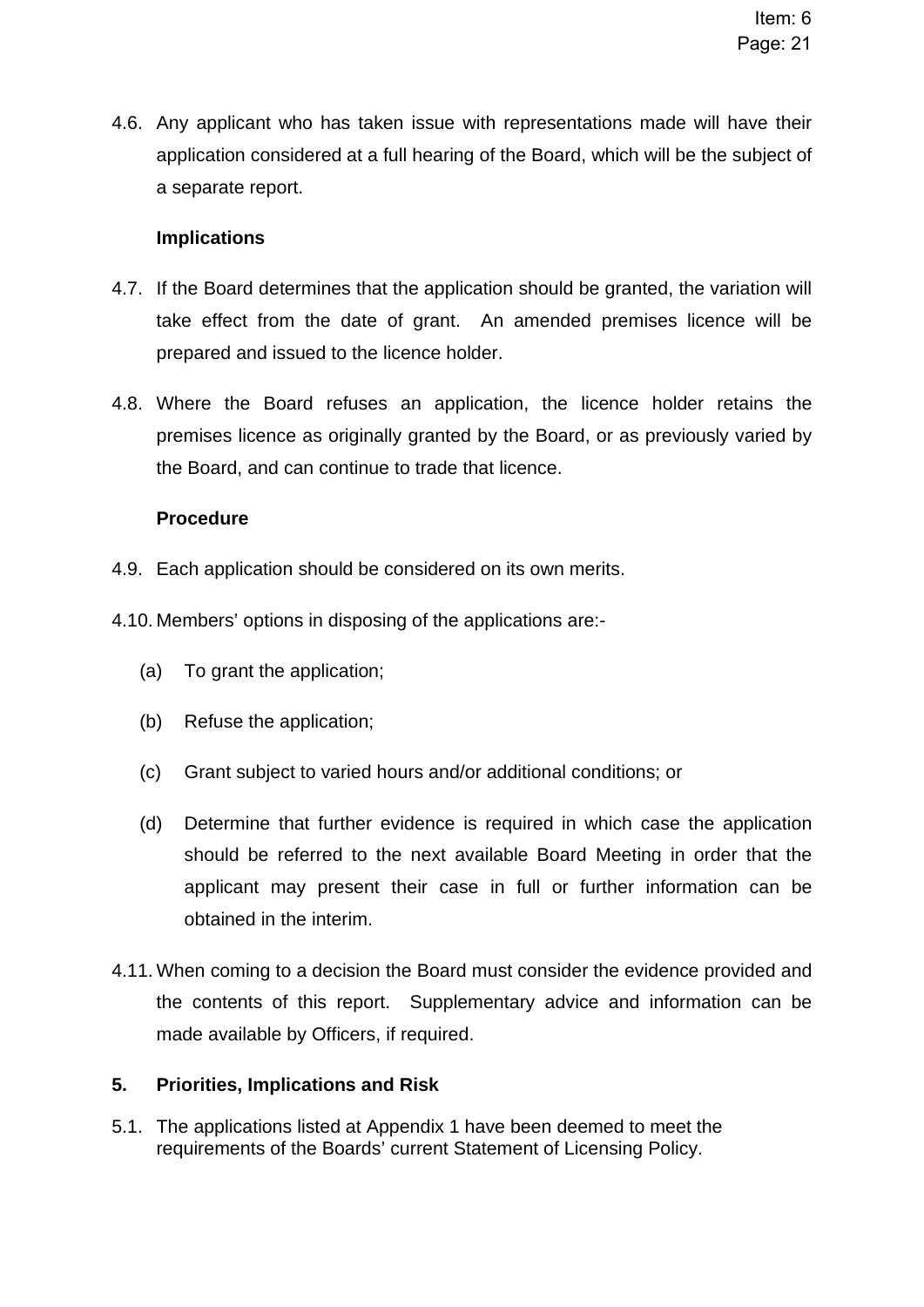5.2. The table below shows whether risks and implications apply if the recommendations are agreed:

| <b>Subject</b>         | <b>Yes</b> | <b>No</b> | N/A |
|------------------------|------------|-----------|-----|
| <b>Financial</b>       |            | X         |     |
| <b>Staffing</b>        |            | Χ         |     |
| <b>Equalities</b>      |            | X         |     |
| <b>Fairer Scotland</b> |            |           | X   |
| <b>Duty</b>            |            |           |     |
| <b>Town Centre</b>     |            | X         |     |
| <b>First</b>           |            |           |     |
| <b>Sustainability</b>  |            |           | X   |
| <b>Children and</b>    |            |           | X   |
| <b>Young People's</b>  |            |           |     |
| <b>Rights and</b>      |            |           |     |
| <b>Wellbeing</b>       |            |           |     |

## **Table 1 Risks and Implications**

#### **6. Governance**

- 6.1. The Board can consider these applications in terms of paragraph 1.6 of the current Scheme of Delegation.
- 6.2. In light of the fact that these applications are considered to be non-contentious, they have been put to the Board for consideration without the applicants requiring to be present.
- 6.3. If the Board does not consider that this is a sufficient hearing to consider the application, then consideration of the application should be deferred to a future Board Meeting to allow for further information to be provided and/or to allow the applicant to be cited to attend.

**Karen Wiles Clerk to the Board** 

**Report Prepared by: Fiona M. Stewart, Depute Clerk, Senior Solicitor (Democratic Services) Date:13th February 2020 File Reference: Fiona/Major Variations/Non-Contentious** 

**Appendices Appendix 1 – List of Applications to be considered**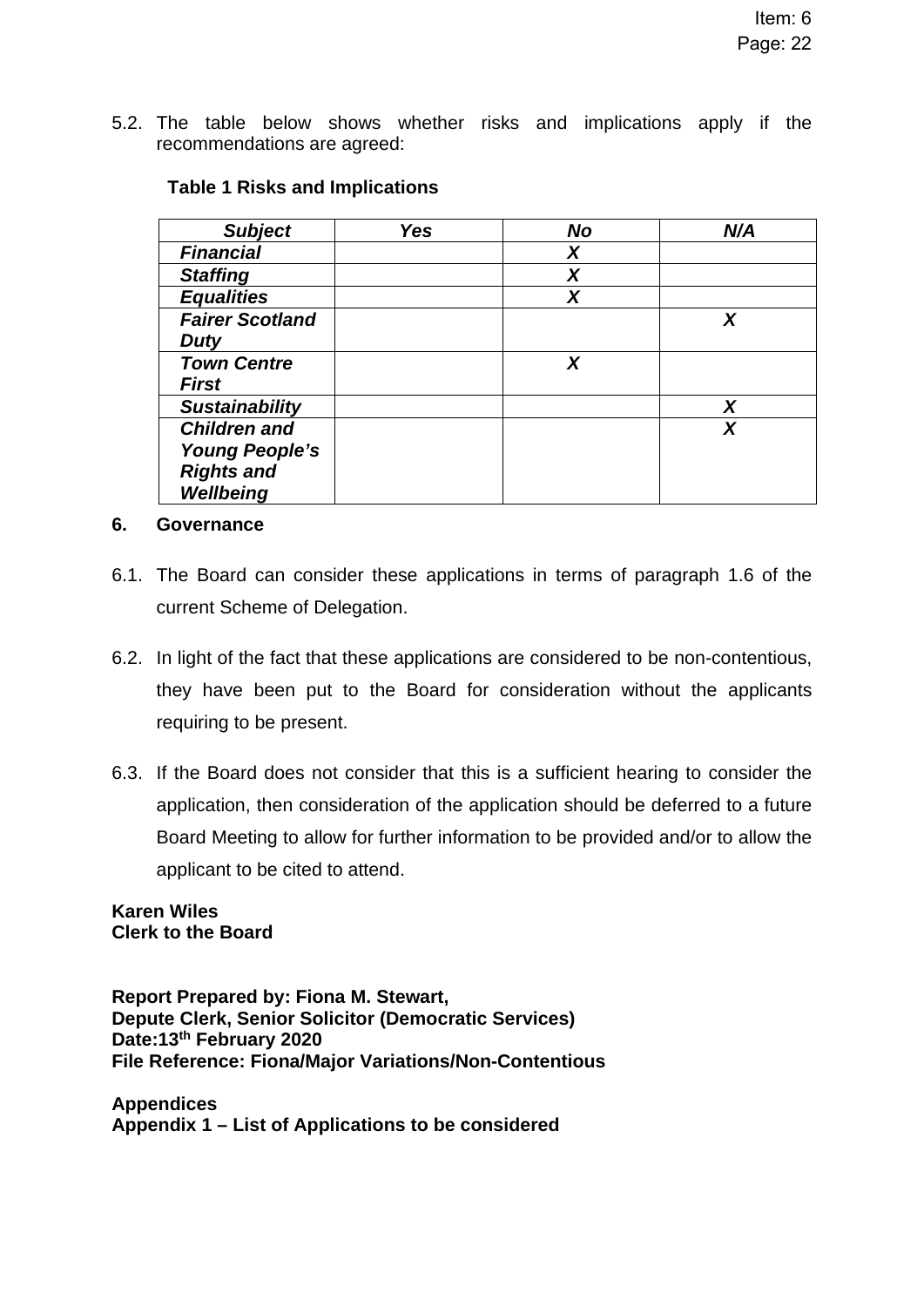Item: 6 Page: 23

# **APPENDIX 1**

|                                                          |                                                                                                                                                                                                                                                                              |                 | Licensing (Scotland) Act 2005, section 29<br>APPLICATION FOR MAJOR VARIATION OF PREMISES LICENCE |                                |  |
|----------------------------------------------------------|------------------------------------------------------------------------------------------------------------------------------------------------------------------------------------------------------------------------------------------------------------------------------|-----------------|--------------------------------------------------------------------------------------------------|--------------------------------|--|
| 1. Applicant/Agent name & address<br>(include postcode)  |                                                                                                                                                                                                                                                                              |                 | 2. Name & address of premises (inc.<br>postcode)                                                 |                                |  |
|                                                          |                                                                                                                                                                                                                                                                              |                 |                                                                                                  |                                |  |
|                                                          | <b>EXISTING LICENSED HOURS</b>                                                                                                                                                                                                                                               |                 |                                                                                                  | <b>PROPOSED LICENSED HOURS</b> |  |
|                                                          | <b>ON SALE</b>                                                                                                                                                                                                                                                               | <b>OFF SALE</b> | <b>ON SALE</b>                                                                                   | <b>Off Sale</b>                |  |
| <b>Monday</b>                                            | N/A                                                                                                                                                                                                                                                                          | $10.00 - 22.00$ | No Change                                                                                        | No Change                      |  |
| <b>Tuesday</b>                                           | N/A                                                                                                                                                                                                                                                                          | $10.00 - 22.00$ | No Change                                                                                        | No Change                      |  |
| Wednesday                                                | N/A                                                                                                                                                                                                                                                                          | $10.00 - 22.00$ | No Change                                                                                        | No Change                      |  |
| <b>Thursday</b>                                          | N/A                                                                                                                                                                                                                                                                          | $10.00 - 22.00$ | No Change                                                                                        | No Change                      |  |
| Friday                                                   | N/A                                                                                                                                                                                                                                                                          | $10.00 - 22.00$ | No Change                                                                                        | No Change                      |  |
| <b>Saturday</b>                                          | N/A                                                                                                                                                                                                                                                                          | $10.00 - 22.00$ | No Change                                                                                        | No Change                      |  |
| <b>Sunday</b>                                            | N/A                                                                                                                                                                                                                                                                          | $10.00 - 13.00$ | No Change                                                                                        | $10.00 - 20.00$                |  |
|                                                          |                                                                                                                                                                                                                                                                              |                 |                                                                                                  |                                |  |
| 4.<br>The applicant has<br>$\bullet$<br>$\bullet$<br>N/A | 3. Brief overview of the current terms of the premises licence<br>The current hours are as outlined above.<br><b>Extend core hours on Sunday</b><br>Amend seasonal variations to open 2 <sup>nd</sup> and 3 <sup>rd</sup> January<br>5. Brief outline of representation made |                 | Brief overview of the current proposed change(s) to the premises licence                         |                                |  |
|                                                          | 6. Applicant's response to representations                                                                                                                                                                                                                                   |                 |                                                                                                  |                                |  |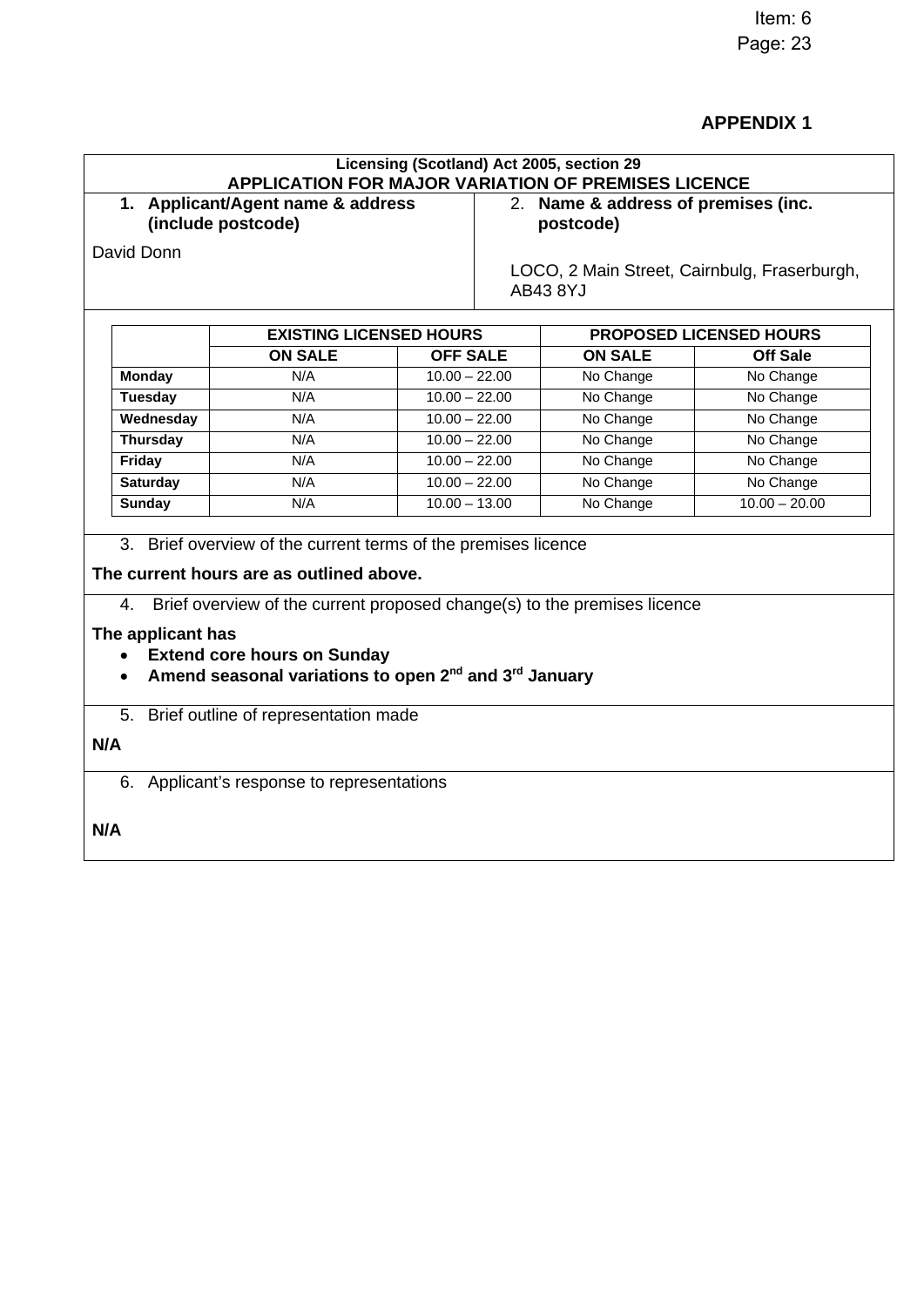| Applicant/Agent name & address<br>1.<br>(include postcode) |                                |                 | 2. Name & address of premises (inc.<br>postcode) |                                |  |
|------------------------------------------------------------|--------------------------------|-----------------|--------------------------------------------------|--------------------------------|--|
| Aberdeen Business Limited                                  |                                |                 | Costcutter, 20 Duff Street, Macduff, AB44 1TL    |                                |  |
|                                                            | <b>EXISTING LICENSED HOURS</b> |                 |                                                  | <b>PROPOSED LICENSED HOURS</b> |  |
|                                                            | <b>ON SALE</b>                 | <b>OFF SALE</b> | <b>ON SALE</b>                                   | <b>Off Sale</b>                |  |
| <b>Monday</b>                                              | N/A                            | $10.00 - 21.00$ | No Change                                        | $10.00 - 22.00$                |  |
| Tuesday                                                    | N/A                            | $10.00 - 21.00$ | No Change                                        | $10.00 - 22.00$                |  |
| Wednesday                                                  | N/A                            | $10.00 - 21.00$ | No Change                                        | $10.00 - 22.00$                |  |
| <b>Thursday</b>                                            | N/A                            | $10.00 - 21.00$ | No Change                                        | $10.00 - 22.00$                |  |
| Friday                                                     | N/A                            | $10.00 - 21.00$ | No Change                                        | $10.00 - 22.00$                |  |
| <b>Saturday</b>                                            | N/A                            | $10.00 - 21.00$ | No Change                                        | $10.00 - 22.00$                |  |
| Sunday                                                     | N/A                            | $10.00 - 18.00$ | No Change                                        | $10.00 - 22.00$                |  |
|                                                            |                                |                 |                                                  |                                |  |

4. Brief overview of the current proposed change(s) to the premises licence

**The applicant has** 

- **Extend core hours throughout the week.**
- **Removed seasonal hours relating to Boxing Day, Christmas Day, New Year's Day and 2nd January to allow trading on those days**
- 5. Brief outline of representation made

**The Licensing Standards Officer reminded the applicant of the requirement in the Board's policy to routinely trade the hours sought.** 

**The name of the premises had changed from Costcutter to Keystores** 

**A further variation application is require to reflect a change in layout. The new owner has installed an ATM. In addition, the layout plans reflect a large lockfast storage area on the first floor, which is no longer used for the storage of alcohol. {installation of the ATM and removal of the lockfast store would require a minor variation to be lodged}**

6. Applicant's response to representations

**We have repeatedly advised the applicant's agent that we will include the change of the name of the premises to Keystores as part of the current variation and a minor variation is required for the other changes found by the LSO.** 

**We have had no responses at all from the applicant's agent.** 

**Officers are therefore recommending that the Board grant the current application inclusive of the change of name.** 

**Officers will pursue the minor variation changes directly with the applicant in order to move this application on.**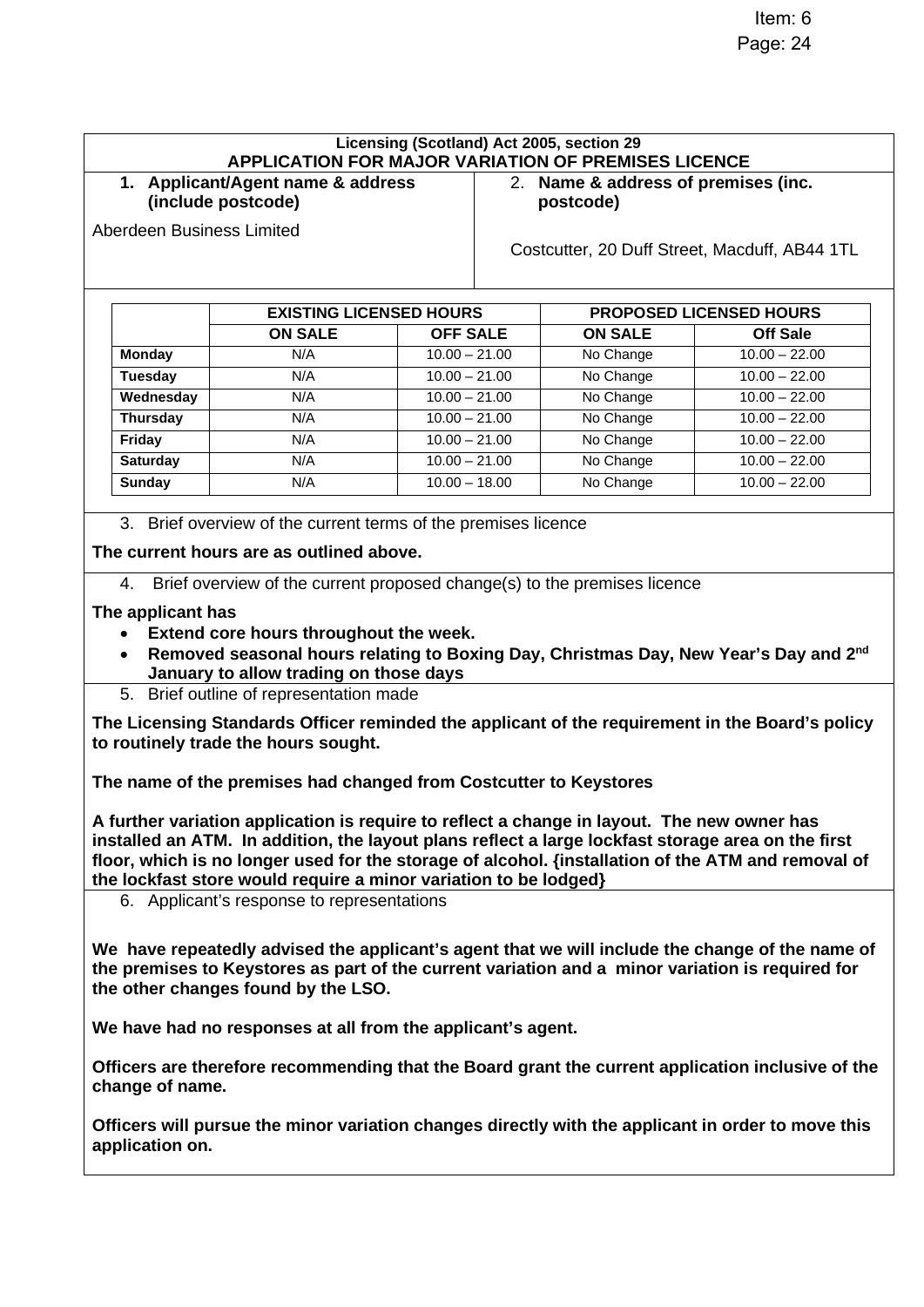# **Licensing (Scotland) Act 2005, section 29 APPLICATION FOR MAJOR VARIATION OF PREMISES LICENCE**

#### **1. Applicant/Agent name & address (include postcode)**

Celebrations (Turriff) Limited

2. **Name & address of premises (inc. postcode)**

Celebrations, 15 Main Street, Turriff, A53 4AA

|                 | <b>EXISTING LICENSED HOURS</b> |                 | <b>PROPOSED LICENSED HOURS</b> |                 |
|-----------------|--------------------------------|-----------------|--------------------------------|-----------------|
|                 | <b>ON SALE</b>                 | <b>OFF SALE</b> | <b>ON SALE</b>                 | Off Sale        |
| <b>Monday</b>   | N/A                            | $10.00 - 21.00$ | No Change                      | $10.00 - 22.00$ |
| <b>Tuesday</b>  | N/A                            | $10.00 - 21.00$ | No Change                      | $10.00 - 22.00$ |
| Wednesday       | N/A                            | $10.00 - 21.00$ | No Change                      | $10.00 - 22.00$ |
| <b>Thursday</b> | N/A                            | $10.00 - 21.00$ | No Change                      | $10.00 - 22.00$ |
| Friday          | N/A                            | $10.00 - 21.00$ | No Change                      | $10.00 - 22.00$ |
| <b>Saturday</b> | N/A                            | $10.00 - 21.00$ | No Change                      | $10.00 - 22.00$ |
| <b>Sunday</b>   | N/A                            | $10.00 - 18.00$ | No Change                      | $10.00 - 22.00$ |

3. Brief overview of the current terms of the premises licence

#### **The current hours are as outlined above.**

4. Brief overview of the current proposed change(s) to the premises licence

#### **The applicant has**

- **Added ad-hoc private functions with sale of alcohol.**
- **Amending activities outwith core hours to allow private functions**
- **Putting in display of alcohol into the shop increasing the off sale capacity**
- **Changing director of the company**
- 5. Brief outline of representation made

#### **The Licensing Standards made the following representations:**

- Please confirm the terminal hour of activities outwith core hours at Question 5 in the operating plan
- Please confirm the time to which children & Young persons will have access in terms of the additional activities outwith core hours in the operating plan
- Add back in "clubs/business meetings will be held on the premises after core hours terminate"
- Replace the wording at Q5f with the following:
	- *"In addition to providing alcoholic drinks in the restaurant for consumption on the premises, alcohol, mainly in the form of traditional Scottish speciality drinks such as whisky, are to be sold on the main shop floor – such purchases are likely to be for gifts rather than for personal consumption. Other Activities: retail sale of fancy goods, china, glassware, tableware and all other household wares, furniture and furnishings, tous, gifts, greeting cards, stationery and clothes. Pre-booked coach parties."*
- 6. Applicant's response to representations

#### **The applicant has**

- **indicated that all activities outwith core hours will finish by 10pm.**
- **Ad hoc functions will be between 7- 10pm**
- **Clubs/business meetings has been added back in**
- **The applicant has agreed to the above wording for Q5f**